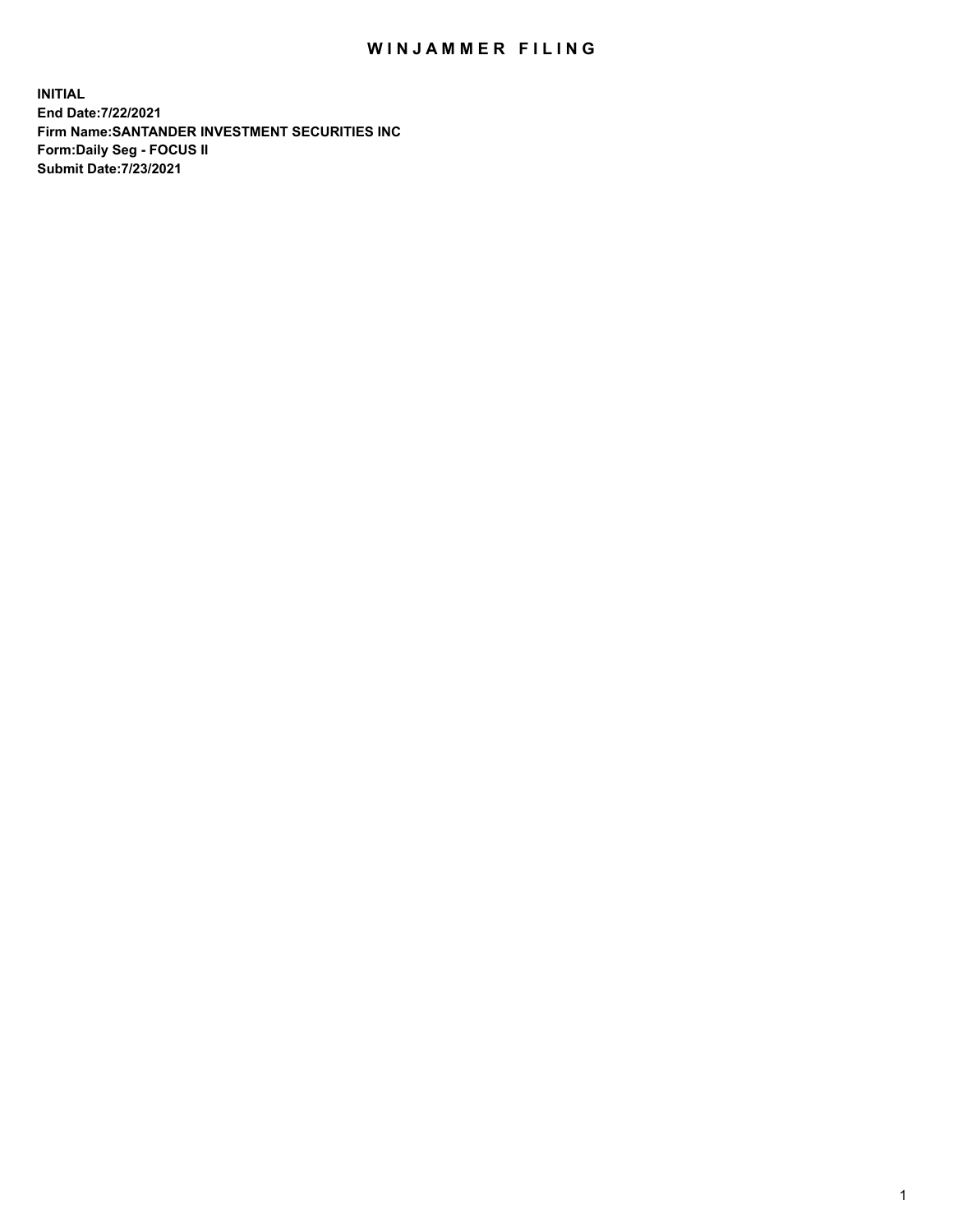**INITIAL End Date:7/22/2021 Firm Name:SANTANDER INVESTMENT SECURITIES INC Form:Daily Seg - FOCUS II Submit Date:7/23/2021 Daily Segregation - Cover Page**

| Name of Company |  |
|-----------------|--|
|-----------------|--|

| Name of Company                                                                                               | <b>SANTANDER INVESTMENT</b><br><b>SECURITIES INC</b> |  |
|---------------------------------------------------------------------------------------------------------------|------------------------------------------------------|--|
| <b>Contact Name</b>                                                                                           | <b>Felix Munoz</b>                                   |  |
| <b>Contact Phone Number</b>                                                                                   | (212) 407-4594                                       |  |
| <b>Contact Email Address</b>                                                                                  | felix.munoz@santander.us                             |  |
| FCM's Customer Segregated Funds Residual Interest Target (choose one):                                        |                                                      |  |
| a. Minimum dollar amount: ; or                                                                                | 70,000,000                                           |  |
| b. Minimum percentage of customer segregated funds required:% ; or<br>c. Dollar amount range between: and; or | <u>0</u>                                             |  |
| d. Percentage range of customer segregated funds required between:% and%.                                     | 0 <sub>0</sub><br>0 <sub>0</sub>                     |  |
| FCM's Customer Secured Amount Funds Residual Interest Target (choose one):                                    |                                                      |  |
| a. Minimum dollar amount: ; or                                                                                | $\frac{0}{0}$                                        |  |
| b. Minimum percentage of customer secured funds required:%; or                                                |                                                      |  |
| c. Dollar amount range between: and; or                                                                       | 0 <sub>0</sub>                                       |  |
| d. Percentage range of customer secured funds required between:% and%.                                        | 0 <sub>0</sub>                                       |  |
| FCM's Cleared Swaps Customer Collateral Residual Interest Target (choose one):                                |                                                      |  |
| a. Minimum dollar amount:; or                                                                                 | $\overline{\mathbf{0}}$                              |  |

b. Minimum percentage of cleared swaps customer collateral required:% ; or **0** c. Dollar amount range between:and; or **0 0** d. Percentage range of cleared swaps customer collateral required between:% and%. **0 0**

Attach supporting documents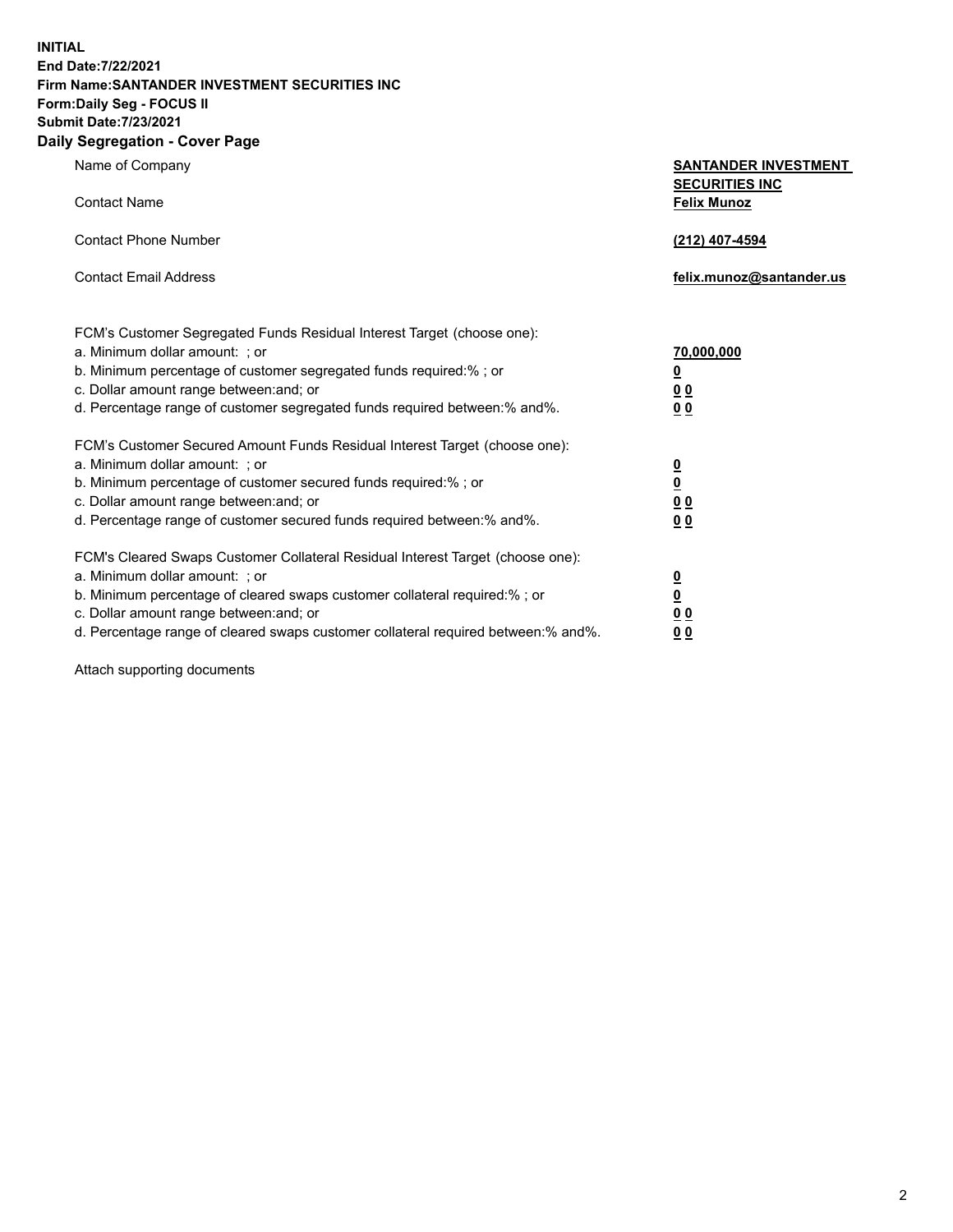**INITIAL End Date:7/22/2021 Firm Name:SANTANDER INVESTMENT SECURITIES INC Form:Daily Seg - FOCUS II Submit Date:7/23/2021 Daily Segregation - Secured Amounts**

|          | Foreign Futures and Foreign Options Secured Amounts                                                |                        |
|----------|----------------------------------------------------------------------------------------------------|------------------------|
|          | Amount required to be set aside pursuant to law, rule or regulation of a foreign                   | $0$ [7305]             |
|          | government or a rule of a self-regulatory organization authorized thereunder                       |                        |
| 1.       | Net ledger balance - Foreign Futures and Foreign Option Trading - All Customers                    |                        |
|          | A. Cash                                                                                            | $0$ [7315]             |
|          | B. Securities (at market)                                                                          | $0$ [7317]             |
| 2.       | Net unrealized profit (loss) in open futures contracts traded on a foreign board of trade          | $0$ [7325]             |
| 3.       | Exchange traded options                                                                            |                        |
|          | a. Market value of open option contracts purchased on a foreign board of trade                     | $0$ [7335]             |
|          | b. Market value of open contracts granted (sold) on a foreign board of trade                       | $0$ [7337]             |
| 4.       | Net equity (deficit) (add lines 1. 2. and 3.)                                                      | $0$ [7345]             |
| 5.       | Account liquidating to a deficit and account with a debit balances - gross amount                  | $0$ [7351]             |
|          | Less: amount offset by customer owned securities                                                   | 0 [7352] 0 [7354]      |
| 6.       | Amount required to be set aside as the secured amount - Net Liquidating Equity                     | $0$ [7355]             |
|          | Method (add lines 4 and 5)                                                                         |                        |
| 7.       | Greater of amount required to be set aside pursuant to foreign jurisdiction (above) or line        | $0$ [7360]             |
|          | 6.                                                                                                 |                        |
|          | FUNDS DEPOSITED IN SEPARATE REGULATION 30.7 ACCOUNTS                                               |                        |
| 1.       | Cash in banks                                                                                      |                        |
|          | A. Banks located in the United States                                                              | $0$ [7500]             |
|          | B. Other banks qualified under Regulation 30.7                                                     | 0 [7520] 0 [7530]      |
| 2.       | <b>Securities</b>                                                                                  |                        |
|          | A. In safekeeping with banks located in the United States                                          | $0$ [7540]             |
|          | B. In safekeeping with other banks qualified under Regulation 30.7                                 | 0 [7560] 0 [7570]      |
| 3.       | Equities with registered futures commission merchants                                              |                        |
|          | A. Cash                                                                                            | $0$ [7580]             |
|          | <b>B.</b> Securities                                                                               | $0$ [7590]             |
|          | C. Unrealized gain (loss) on open futures contracts                                                | $0$ [7600]             |
|          | D. Value of long option contracts                                                                  | $0$ [7610]             |
|          | E. Value of short option contracts                                                                 | 0 [7615] 0 [7620]      |
| 4.       | Amounts held by clearing organizations of foreign boards of trade                                  |                        |
|          | A. Cash                                                                                            | $0$ [7640]             |
|          | <b>B.</b> Securities                                                                               | $0$ [7650]             |
|          | C. Amount due to (from) clearing organization - daily variation                                    | $0$ [7660]             |
|          | D. Value of long option contracts                                                                  | $0$ [7670]             |
| 5.       | E. Value of short option contracts                                                                 | 0 [7675] 0 [7680]      |
|          | Amounts held by members of foreign boards of trade                                                 |                        |
|          | A. Cash                                                                                            | 0 [7700]               |
|          | <b>B.</b> Securities                                                                               | $0$ [7710]             |
|          | C. Unrealized gain (loss) on open futures contracts                                                | $0$ [7720]             |
|          | D. Value of long option contracts                                                                  | $0$ [7730]             |
|          | E. Value of short option contracts                                                                 | 0 [7735] 0 [7740]      |
| 6.<br>7. | Amounts with other depositories designated by a foreign board of trade<br>Segregated funds on hand | $0$ [7760]             |
| 8.       | Total funds in separate section 30.7 accounts                                                      | $0$ [7765]             |
| 9.       | Excess (deficiency) Set Aside for Secured Amount (subtract line 7 Secured Statement                | $0$ [7770]<br>0 [7380] |
|          | Page 1 from Line 8)                                                                                |                        |
| 10.      | Management Target Amount for Excess funds in separate section 30.7 accounts                        | $0$ [7780]             |
| 11.      | Excess (deficiency) funds in separate 30.7 accounts over (under) Management Target                 | $0$ [7785]             |
|          |                                                                                                    |                        |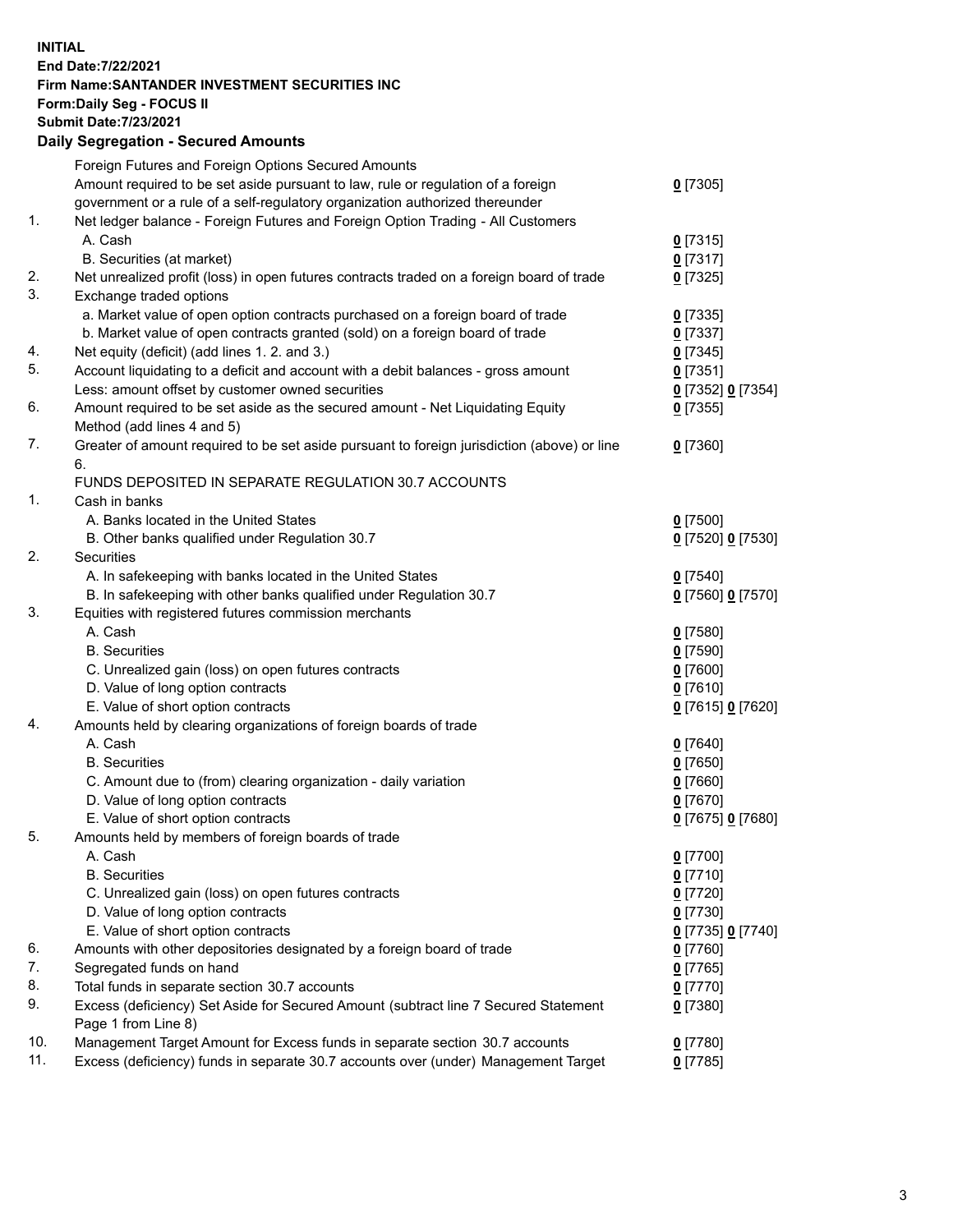| <b>INITIAL</b> |                                                                                     |                      |
|----------------|-------------------------------------------------------------------------------------|----------------------|
|                | End Date: 7/22/2021                                                                 |                      |
|                | Firm Name: SANTANDER INVESTMENT SECURITIES INC                                      |                      |
|                | Form: Daily Seg - FOCUS II                                                          |                      |
|                | <b>Submit Date: 7/23/2021</b>                                                       |                      |
|                | Daily Segregation - Segregation Statement                                           |                      |
|                | SEGREGATION REQUIREMENTS(Section 4d(2) of the CEAct)                                |                      |
| 1.             | Net ledger balance                                                                  |                      |
|                | A. Cash                                                                             | 2,576,559,539 [7010] |
|                | B. Securities (at market)                                                           | $0$ [7020]           |
| 2.             | Net unrealized profit (loss) in open futures contracts traded on a contract market  | 475,935,919 [7030]   |
| 3.             | Exchange traded options                                                             |                      |
|                | A. Add market value of open option contracts purchased on a contract market         | 43,656,722 [7032]    |
|                | B. Deduct market value of open option contracts granted (sold) on a contract market | -46,677,047 [7033]   |
| 4.             | Net equity (deficit) (add lines 1, 2 and 3)                                         | 2,097,603,295 [7040] |
| 5.             | Accounts liquidating to a deficit and accounts with                                 |                      |
|                | debit balances - gross amount                                                       | $0$ [7045]           |
|                | Less: amount offset by customer securities                                          | 0 [7047] 0 [7050]    |
| 6.             | Amount required to be segregated (add lines 4 and 5)                                | 2,097,603,295 [7060] |
|                | FUNDS IN SEGREGATED ACCOUNTS                                                        |                      |
| 7.             | Deposited in segregated funds bank accounts                                         |                      |
|                | A. Cash                                                                             | 246,003,896 [7070]   |
|                | B. Securities representing investments of customers' funds (at market)              | $0$ [7080]           |
|                | C. Securities held for particular customers or option customers in lieu of cash (at | $0$ [7090]           |
|                | market)                                                                             |                      |
| 8.             | Margins on deposit with derivatives clearing organizations of contract markets      |                      |
|                | A. Cash                                                                             | 1,873,647,945 [7100] |
|                | B. Securities representing investments of customers' funds (at market)              | $0$ [7110]           |
|                | C. Securities held for particular customers or option customers in lieu of cash (at | $0$ [7120]           |
|                | market)                                                                             |                      |
| 9.             | Net settlement from (to) derivatives clearing organizations of contract markets     | 53,491,835 [7130]    |
| 10.            | Exchange traded options                                                             |                      |
|                | A. Value of open long option contracts                                              | 43,656,722 [7132]    |
|                | B. Value of open short option contracts                                             | 46,677,047 [7133]    |
| 11.            | Net equities with other FCMs                                                        |                      |
|                | A. Net liquidating equity                                                           | $0$ [7140]           |
|                | B. Securities representing investments of customers' funds (at market)              | $0$ [7160]           |
|                | C. Securities held for particular customers or option customers in lieu of cash (at | $0$ [7170]           |
|                | market)                                                                             |                      |
| 12.            | Segregated funds on hand                                                            | $0$ [7150]           |
| 13.            | Total amount in segregation (add lines 7 through 12)                                | 2,170,123,351 [7180] |
| 14.            | Excess (deficiency) funds in segregation (subtract line 6 from line 13)             | 72,520,056 [7190]    |
| 15.            | Management Target Amount for Excess funds in segregation                            | 70,000,000 [7194]    |
| 16.            | Excess (deficiency) funds in segregation over (under) Management Target Amount      | 2,520,056 [7198]     |
|                | <b>Excess</b>                                                                       |                      |